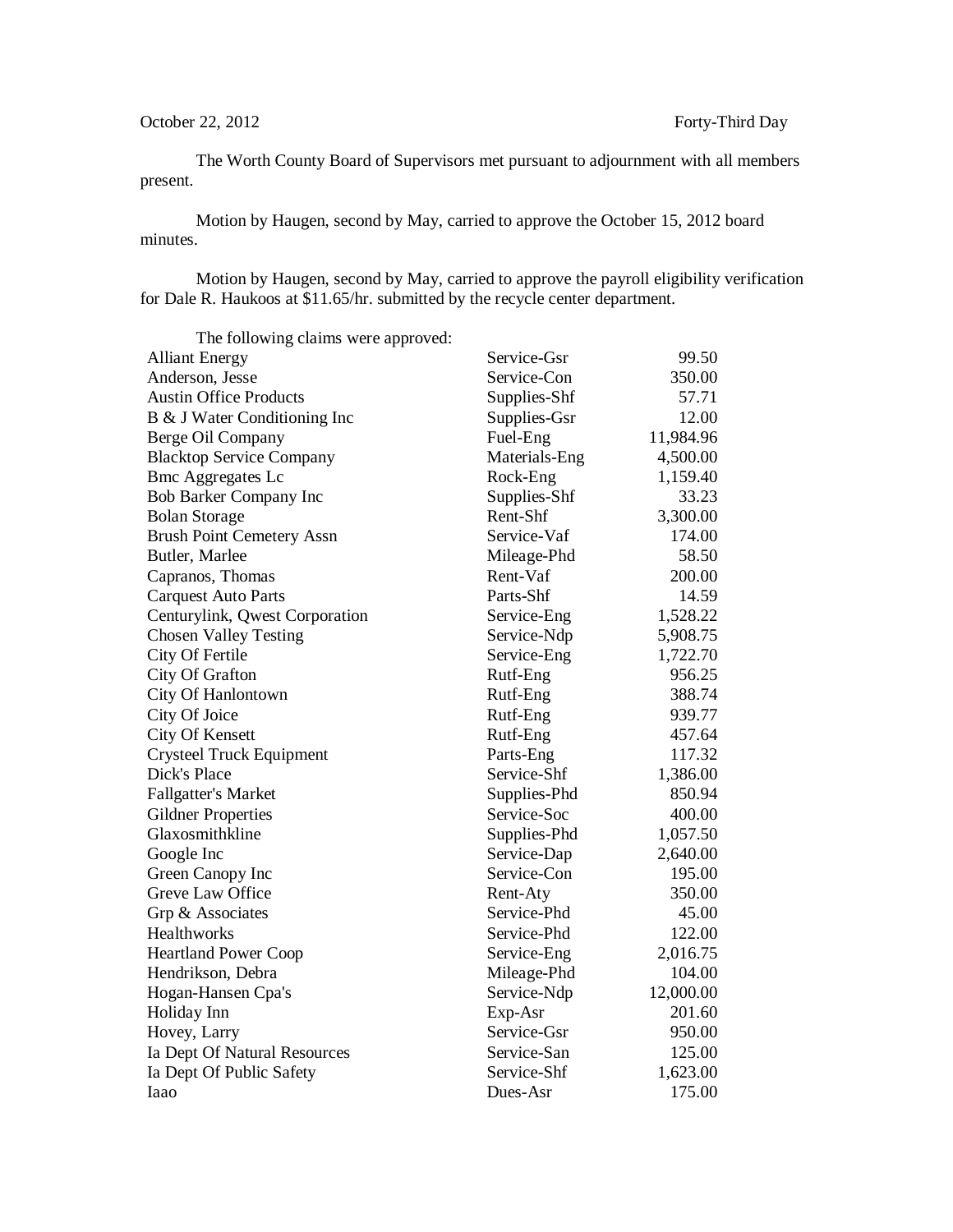| Icube                              | Dues-Dap        | 100.00    |
|------------------------------------|-----------------|-----------|
| <b>Interstate Motor Trucks</b>     | Parts-Eng       | 924.63    |
| Ip Pathways                        | Service-Dap     | 19,292.64 |
| Isac Group Health                  | Health Ins Prem | 49,271.00 |
| Iscta                              | Edu-Trs         | 70.00     |
| J & J Machining Welding & Fabr     | Service-Eng     | 477.47    |
| Joe's Collision & Performance      | Service-Shf     | 180.50    |
| <b>Johnson Sanitary</b>            | Supplies-Gsr    | 77.26     |
| Johnson, Hal                       | Rent-Phd        | 940.00    |
| Johnson, Teresa                    | Mileage-Phd     | 114.50    |
| Julseth, John                      | Service-San     | 200.00    |
| Larsen Plumbing & Heating Inc      | Service-Gsr     | 116.00    |
| Legislative Services Agency        | Service-Aud     | 25.00     |
| Lexisnexis                         | Service-Aty     | 134.00    |
| Low, Richard R                     | Fuel-Asr        | 76.89     |
| Mail Services Llc                  | Supplies-Trs    | 234.56    |
| Manly Junction Signal              | Service-Vaf     | 844.38    |
| Marshall & Swift Inc               | Supplies-Eng    | 402.41    |
| <b>Martin Marietta Materials</b>   | Rock-Eng        | 77.38     |
| <b>Mason City Business Systems</b> | Service-Trs     | 205.08    |
| <b>Mason City Tire Service</b>     | Tires-Eng       | 10,608.94 |
| Mc Clure Engineering Co            | Service-Ndp     | 21,200.00 |
| Mediacom                           | Service-Gsr     | 305.90    |
| Mike's Automotive                  | Service-Eng     | 739.64    |
| Mike's C & O Tire                  | Tires-Shf       | 657.72    |
| Mitchell County Ema                | Mileage-Ema     | 215.27    |
| Mueller, Dean A                    | Exp-Con         | 7.99      |
| Myli, Diane                        | Mileage-Phd     | 22.45     |
| Niacog                             | Service-Tra     | 29.00     |
| No Ia Juvenile Detention           | Service-Juj     | 500.00    |
| North Country Equipment Llc        | Exp-Con         | 66.95     |
| Northern Iowa Therapy Pc           | Service-Phd     | 490.00    |
| Northwood Anchor                   | Service-Sdp     | 959.03    |
| Northwood Electric Inc             | Service-Gsr     | 195.16    |
| Northwood Lumber                   | Supplies-Con    | 2,451.52  |
| Northwood True Value               | Supplies-Phd    | 51.00     |
| Northwood Welding Inc              | Supplies-Eng    | 229.80    |
| Northwoods State Bank              | Fees-Trs        | 224.15    |
| Paetec                             | Service-Eng     | 15.35     |
| Peopleservice, Inc.                | Service-Wwt     | 11,875.00 |
| Peterson, Joan                     | Mileage-Dap     | 121.03    |
| <b>Pinnacle Quality Insight</b>    | Service-Phd     | 150.00    |
| Prazak, Edie                       | Mileage-Phd     | 74.00     |
| Printing Services Inc              | Supplies-Sdp    | 48.98     |
| Pritchard's Of Northwood Inc       | Service-Shf     | 577.84    |
| Reinhart Food Service Llc          | Supplies-Shf    | 254.13    |
| Reyerson, Jessica                  | Mileage-Phd     | 20.50     |
| Rohne, Joel                        | Mileage-It/Gis  | 169.95    |
| Schickel, Candila                  | Service-Chm     | 174.00    |
| Scott Van Keppel Llc               | Parts-Eng       | 2,955.27  |